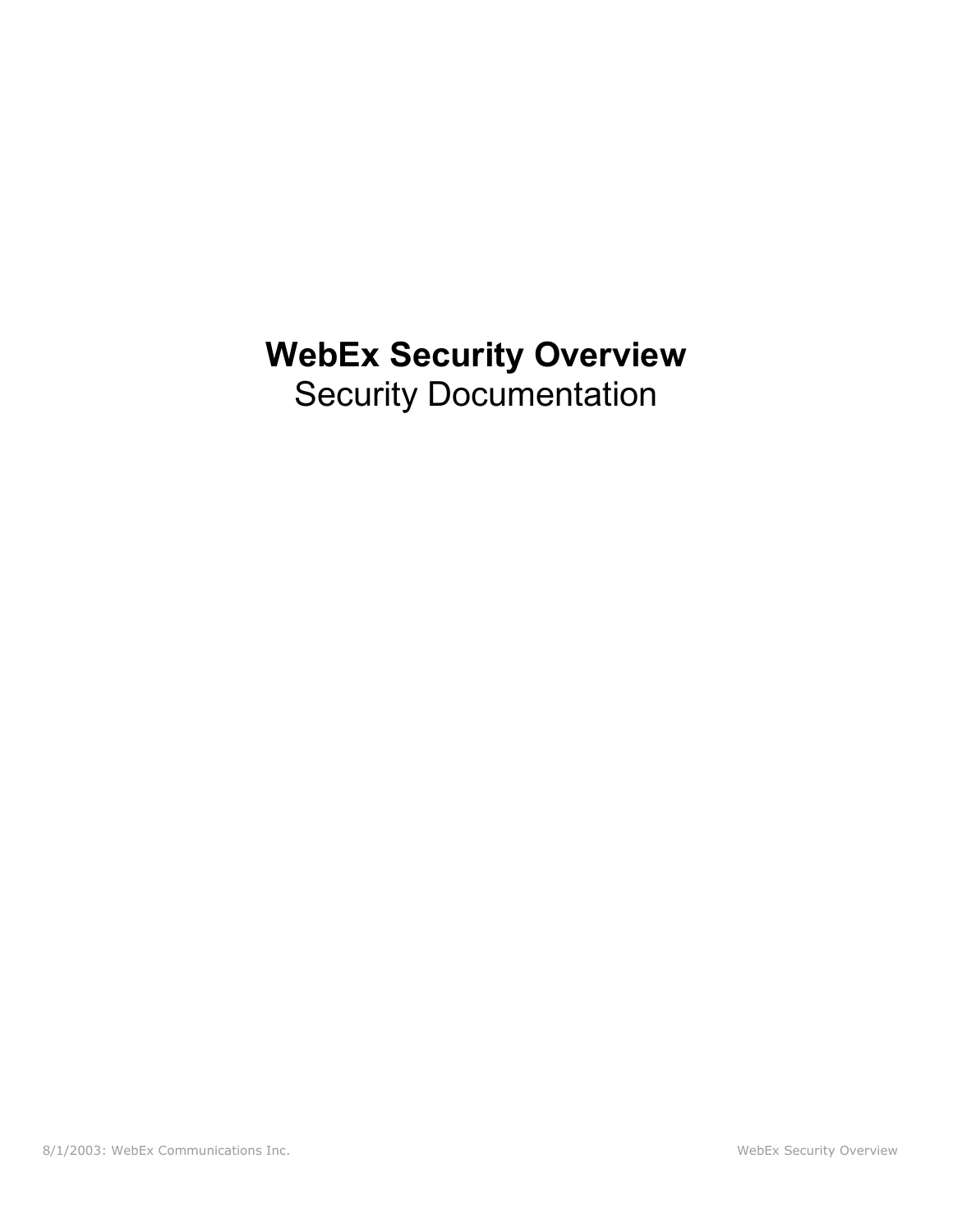

# **Introduction**

WebEx™ Communications, Inc. provides real-time communication services to a large and growing number of corporations. These corporations use WebEx services for diverse purposes ranging from sales, marketing, project management and support. These corporations represent a variety of market sectors including technology, finance, manufacturing and healthcare. WebEx endeavors that its service offerings meet the most stringent security requirements of corporations so they can use WebEx services effectively and routinely, secure in the knowledge that their sessions are safe and private. It's no surprise then that WebEx assigns data security the highest priority in the design, deployment and maintenance of its network, platform and services.

**\_\_\_\_\_\_\_\_\_\_\_\_\_\_\_\_\_\_\_\_\_\_\_\_\_\_\_\_\_\_\_\_\_\_\_\_\_\_\_\_\_\_\_\_\_\_\_\_\_\_\_\_\_\_\_\_\_\_\_\_\_\_\_\_\_\_\_\_\_\_** 

The purpose of this document is to provide information on the data security features and functions that are available in the various WebEx services and inherent in the underlying WebEx communication infrastructure. We discuss the following items in this document:

- Application
- User Interface
- Architecture
- SSL Encryption
- Facilities Security
- WebTrust Accommodation

The reader is assumed to have knowledge of core WebEx capabilities and services, including an understanding of the WebEx MediaTone Network. The WebEx services include:

- Meeting Center, for highly interactive sessions
- Training Center, to deliver the most effective training via the Web
- Event Center, for large Web-based seminars
- Support Center, optimized for helpdesk and support sessions

The reader should also be aware of the roles available in the various services, like Host, Presenter, Panelist, etc.

Unless otherwise specified, the topics described in this document pertain equally to all WebEx services.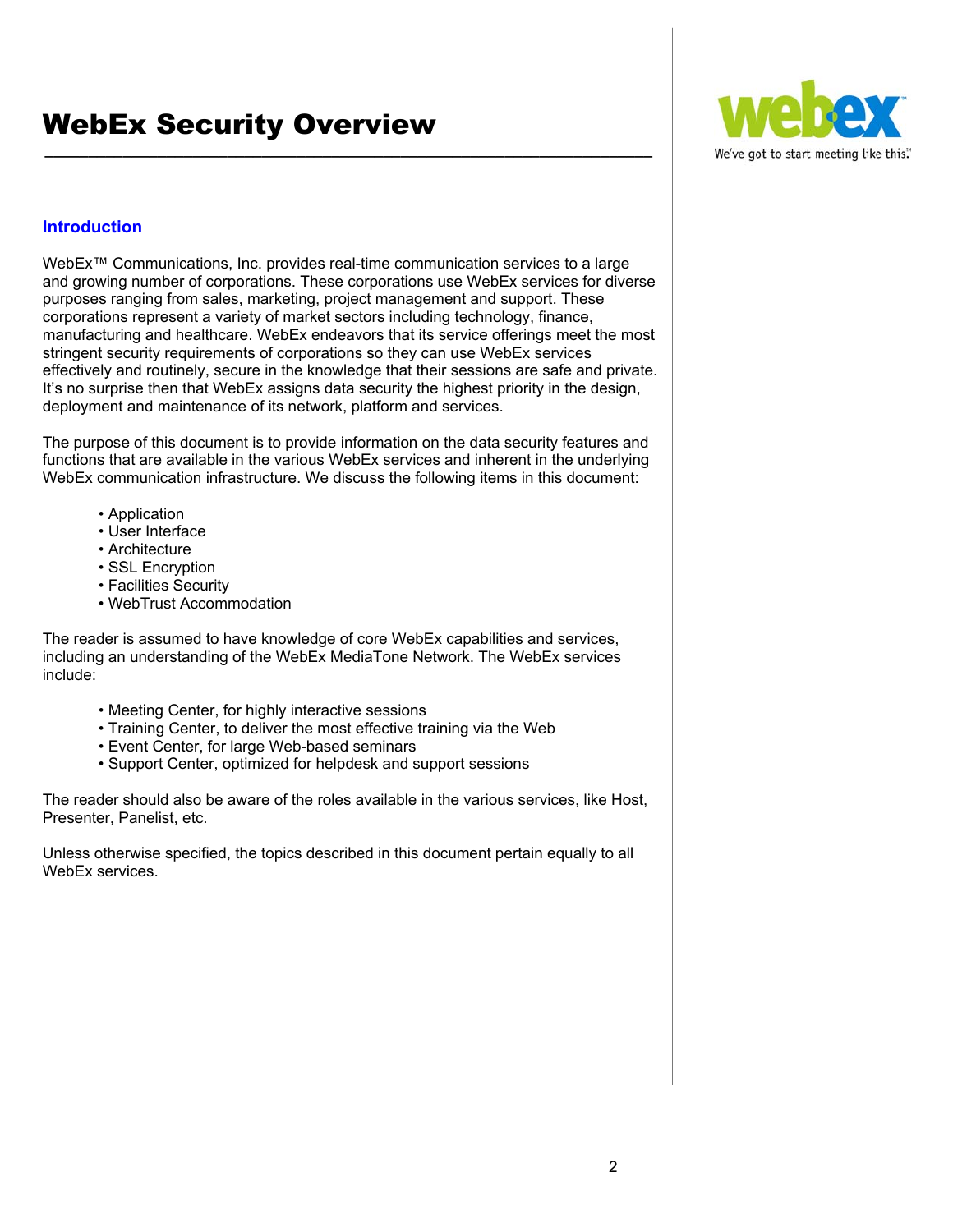# **Application**

WebEx implements security at the application layer primarily via the WebEx Service Manager software. This is comprised of several local machine software components that make data collaboration possible by coordinating with WebEx Services clusters located across the WebEx MediaTone Network. The WebEx Service Manager has many features that make it a safe and secure method for data collaboration.

It is impossible to participate in a WebEx session without the close coordination between the Service Manager and the WebEx Services cluster. Since the data in a WebEx session is shared using the Service Manager software, which must establish a connection with a WebEx Service cluster, these security features are inherent throughout the session. In short, each session is dynamic and involves a handshake between the client and the WebEx Service cluster, and the communication between these components is by default encoded and optionally SSL encrypted.

#### **Firewall Compatibility**

The WebEx Service Manager communicates with the WebEx Services cluster to establish a reliable and secure connection. At the time of client instantiation, the WebEx Service Manager will attempt to determine the best method for communication. In the process of establishing this connection, the WebEx Service Manager attempts to connect using TCP (port 1270) or HTTP/HTTPS (port 80/443). Quite often port 1270 is blocked by a firewall and when this is the case the WebEx Service Manager will tunnel all WebEx communications using HTTP/HTTPS. In the case that a WebEx site incorporates an SSL connection, all the traffic is carried over HTTPS (port 443). Regardless of the connection that is established at the time of client instantiation, by establishing this communication between the Service Manager and the WebEx Cluster, firewalls do not have to be specially configured to enable WebEx sessions.

#### **Content Security**

WebEx provides several controls to prevent unwittingly sharing data. Unlike other Web conferencing solutions, WebEx restricts application sharing to specified applications. With WebEx, when a Presenter shares a web page or a specified application, other applications running on the Presenter's desktop will never appear on Participants' machines (other vendors display everything within a predefined "frame"). Further, a Presenter can use the Pause Sharing feature at any time to restrict the Participants' view of sensitive data within a shared application. Finally, WebEx is the only provider of 128 bit SSL encryption that encompasses all session data, from the session creation and join pages, to the actual session itself, to the Web pages that follow an interactive session.

WebEx provides a highly secure environment for data collaboration. The WebEx Service Manager is designed to deliver in real time, rich-media content securely to each Participant within a WebEx session. All content that a Presenter shares with the Participants in a WebEx session is only a representation of the original data. In addition, all content that is shared with the Participants in the session is encoded with a proprietary encoding process.

To gain a better understanding of this process, it is useful to compare the WebEx proprietary encoding process to the PDF encoding process. The PDF format is a proprietary encoded representation of the original object. This encoded content contains no executable data but only inert data, which can be interpreted only by the appropriate content viewer. The WebEx Service Manager functions similarly. The WebEx Service Manager encodes a representation of the original object and delivers that representation



#### **The WebEx Service Manager software:**

- Is invoked only from within a Web browser and cannot be started independently
- Is certified with a signed certificate of authenticity from Verisign
- Is the only means possible to participate in a WebEx session
- Is entirely dependent upon connections established on a session-by-session basis with the WebEx MediaTone Network
- Performs a proprietary encoding process that encodes all shared data
- Optionally establishes a 128-bit SSL encrypted connection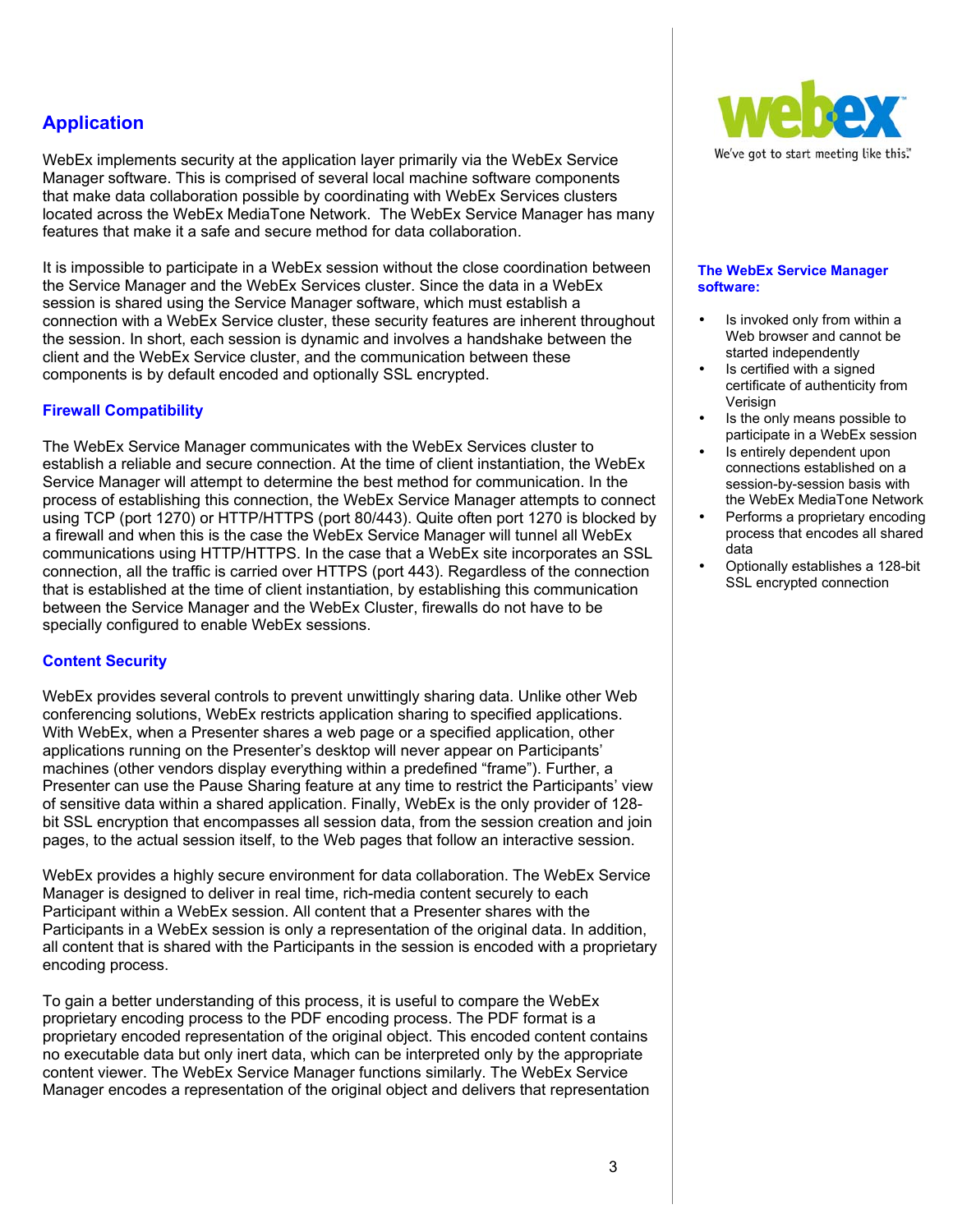to the other Participants within the session. The encoded content contains no executable code and it is viewable only by the WebEx Service Manager.

However, the way in which this encoded content is delivered is entirely different. As discussed previously, WebEx Services never sends session content in clear text. Prior to sending information from a Participant's Service Manager to the WebEx Service Cluster, the WebEx Service Manager encodes all data in a proprietary format. Moreover, WebEx uniquely identifies session Participants with individual session IDs that WebEx uses to thwart hackers from reassembling session content. These techniques provide safeguards to prevent reconstruction of the data conferencing portion of the WebEx session.

#### **Session Security**

In every WebEx session there is only a logical connection between each local machine via the WebEx MediaTone Network; there is no direct network connection between the local machines. The logical connection is fixed and only application functions can be performed. There is no way to perform general-purpose tasks outside of what the WebEx Service allows.

A WebEx session connection is composed of several layers superimposed on one another. The lowest layer is TCP/IP that allows for general data communication and underlies all communications. Above this is the application (web) layer that provides for logical connection of a web browser to a web server. The WebEx Service Manager software, which establishes an end-to-end connection between the Service Manager software and the WebEx Cluster, also communicates at the same application layer as the web browser.

Each layer serves a different purpose and has different capabilities. While the lowest level provides arbitrary data communications, higher layers are more specific and less flexible in what can be done. As each layer is established, the network connection is further constrained by the limitations of each layer.

The end result being that the total connection is limited to what can be done at the WebEx layer.

The layers can be characterized by connection flexibility, protocols used and capabilities allowed. The following table summarizes each layer.

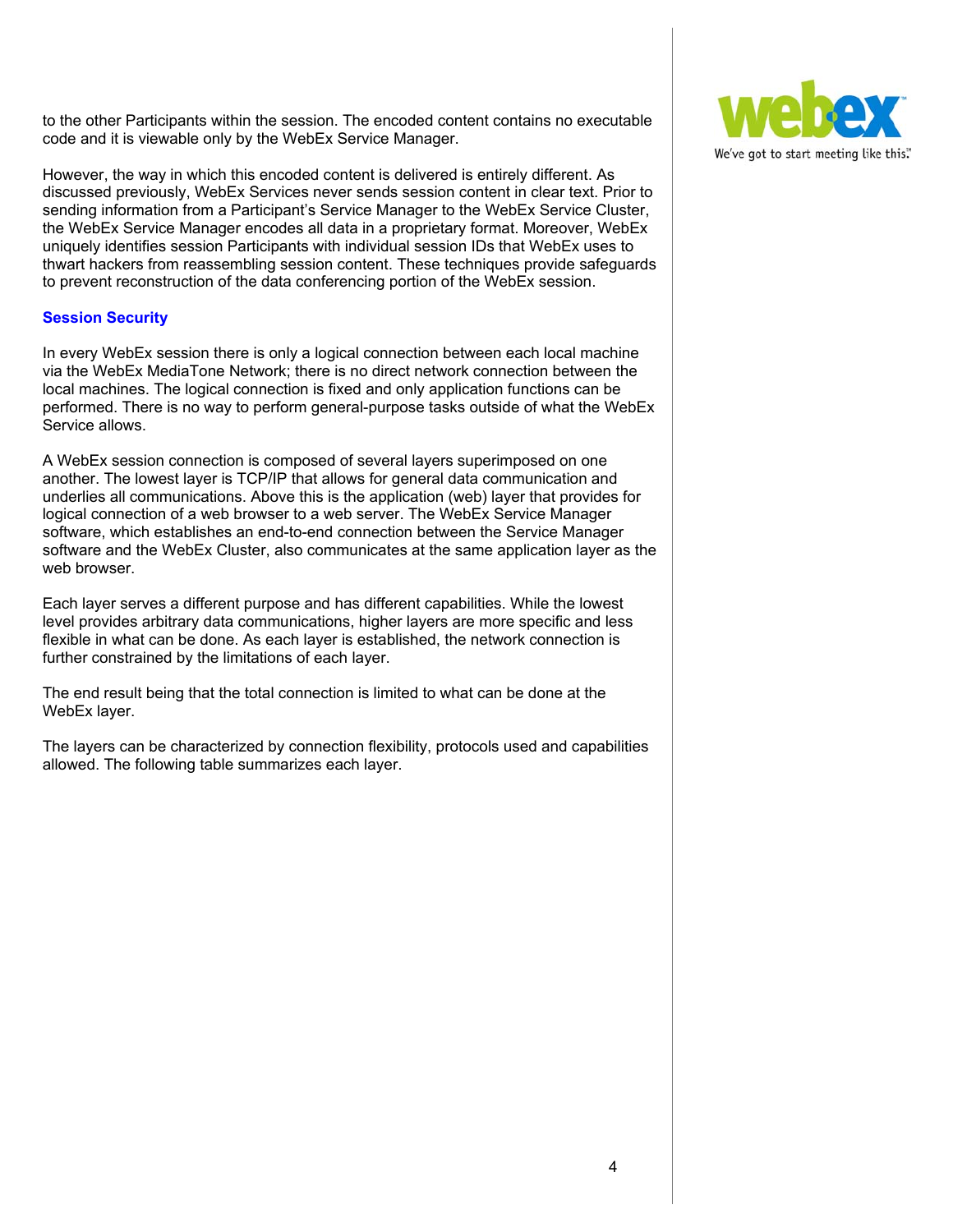

|               | Connection                                                                                                                                                                                         | Protocols Used                                         | Capabilities                                                                                                                                                             | Scope and Security                                                                                                                                                                                                                                                                                                                                                          |
|---------------|----------------------------------------------------------------------------------------------------------------------------------------------------------------------------------------------------|--------------------------------------------------------|--------------------------------------------------------------------------------------------------------------------------------------------------------------------------|-----------------------------------------------------------------------------------------------------------------------------------------------------------------------------------------------------------------------------------------------------------------------------------------------------------------------------------------------------------------------------|
| Layer         | Flexibility                                                                                                                                                                                        |                                                        | Allowed                                                                                                                                                                  |                                                                                                                                                                                                                                                                                                                                                                             |
| <b>TCP/IP</b> | Can be used to<br>create connections<br>between network<br>components.                                                                                                                             | <b>TCP/IP</b>                                          | Capabilities allowed<br>subject to limits<br>imposed by network<br>security (e.g.<br>firewalls).                                                                         | Although TCP/IP<br>underlies all<br>communications, it<br>is only directly used<br>by the web browser<br>to initiate a<br>connection to a web<br>server. In many<br>cases, this will be a<br>connection to a<br>proxy server that is<br>internal to the<br>respective<br>company. There<br>are no other<br>connections being<br>initiated outside of<br>the web connection. |
| Web           | Can only be used to<br>establish a<br>connection between<br>a web browser and<br>a web server.<br>Connection must be<br>initiated by the web<br>browser and made<br>OUTBOUND to the<br>web server. | HTTP, SSL                                              | HTTP allows a rich<br>data stream that<br>can implement a<br>wide variety of<br>application-specific<br>capabilities.                                                    | The Web layer<br>provides a secure<br>connection between<br>the web browser<br>and the web server.<br>No other use of the<br>connection is<br>allowed. Once<br>established the<br>endpoints are fixed.                                                                                                                                                                      |
| <b>WebEx</b>  | No flexibility at all.<br>Endpoints are fixed<br>between the<br>WebEx Server and<br>the Web browser<br>plug-in.                                                                                    | Proprietary<br>protocols specific to<br>WebEx services | Capabilities are<br>defined explicitly by<br>the WebEx server<br>and the Service<br>Manager software<br>running in the web<br>browser. No other<br>capabilities allowed. | Provides<br>collaborative<br>capabilities and<br>functionality. Only<br>of the applications<br>that are specified<br>by the Presenter<br>from presenting<br>machine. The<br>application-specific<br>functions are<br>possible since<br>WebEx<br>components are<br>running on each<br>end of the<br>connection.                                                              |

#### **Client Connection Security**

Every WebEx Service Manager connection must authenticate properly prior to establishing a connection with the WebEx cluster to join a WebEx session. The client authentication process uses a unique, per client, per session cookie to confirm the identity of each Participant attempting to join a WebEx session. Each WebEx session has a unique set of session parameters that are generated by the WebEx Service cluster. Each authenticated Participant must have access to these session parameters in conjunction with the unique session cookie in order to successfully join the WebEx session.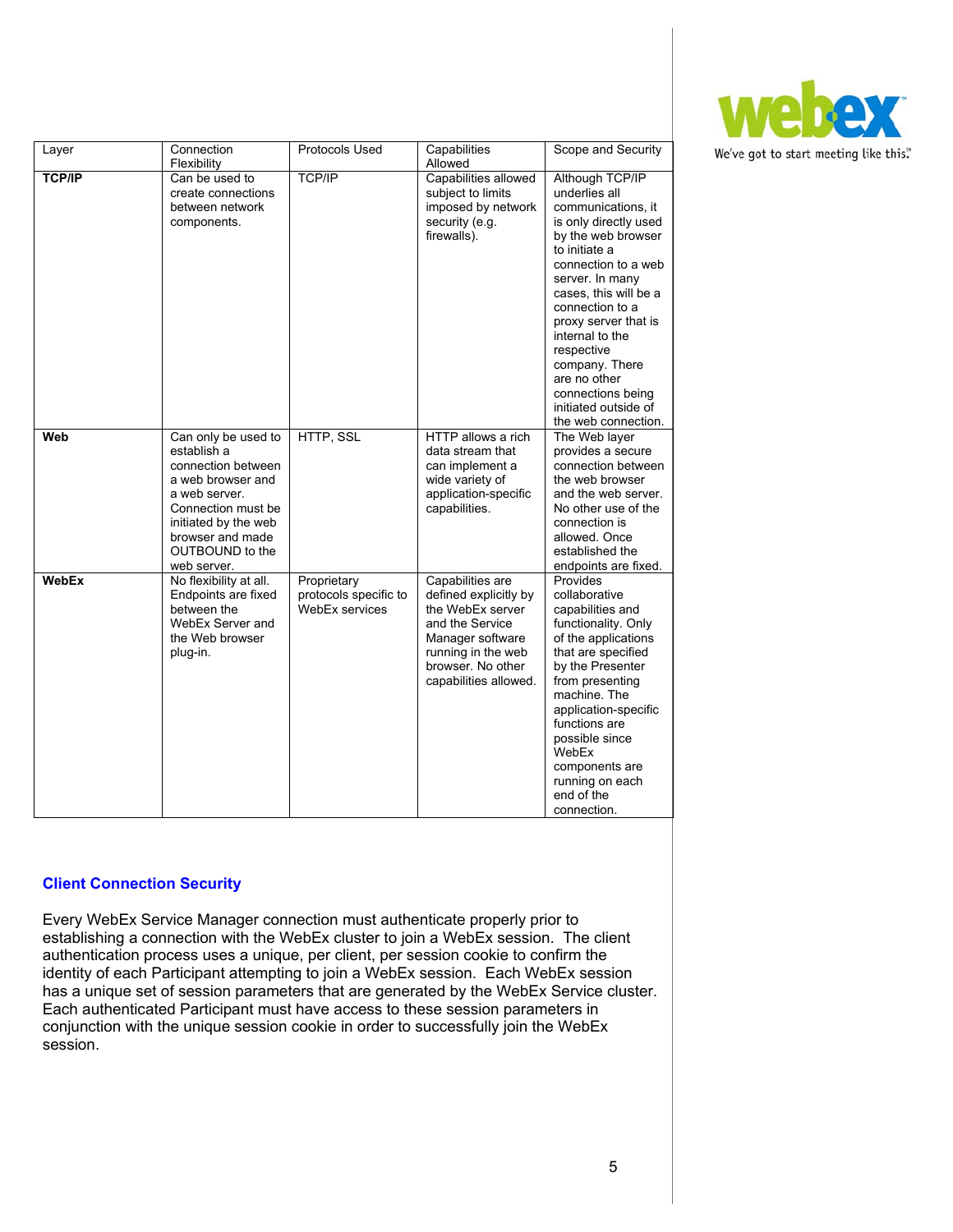# **User Interface**

WebEx security is also enforced through a variety of mechanisms exposed through the WebEx user interface which include web pages devoted to site maintenance, Host profiles, and creating sessions, as well as the session interface itself (denoted by the "Welcome Screen"). The available options depend on the role a WebEx session Participant assumes.

#### **Roles and Responsibilities**

There are several roles in a WebEx session – Host, Presenter and Participant. (Training Center has the notion of a Panelist, which in the context of privileges, is treated similarly to a Presenter in Meeting Center.)

A Host can create, schedule and maintain WebEx sessions, including session parameters that the Host defines (see below). Only the Host can view and edit these session parameters. The Host is the only user who can start a WebEx session.

Hosts are identified and created either by self-registration, a site administrator or via WebEx on behalf of our customer. (Self-registration can be disabled.)

#### **Meeting Parameters**

Hosts can specify the following meeting parameters relating to security:

- Unlisted meetings
- Meeting passwords
- Participants must have a Host ID for the site

When a meeting is created, WebEx assigns a randomly generated, non-sequential meeting number to uniquely identify the meeting. Unlisted meetings never appear on the user interface. They are accessible only through a link sent via the email invitation process or by a Participant explicitly providing the meeting number on the WebEx join page. In either case, the Host must explicitly inform the Participant of the existence of the meeting.

Meeting passwords can be forced at either the site or the meeting level. If the site requires meeting passwords, all meetings on that site will require passwords. In addition, the notion of strong passwords can be specified on the WebEx site as a requirement if the site has been configured to require meeting passwords. The strong password feature will apply to Host ID passwords as well.

The WebEx site can also be configured to disable email invitations. This allows the Host greater control over the distribution of the meeting access information.

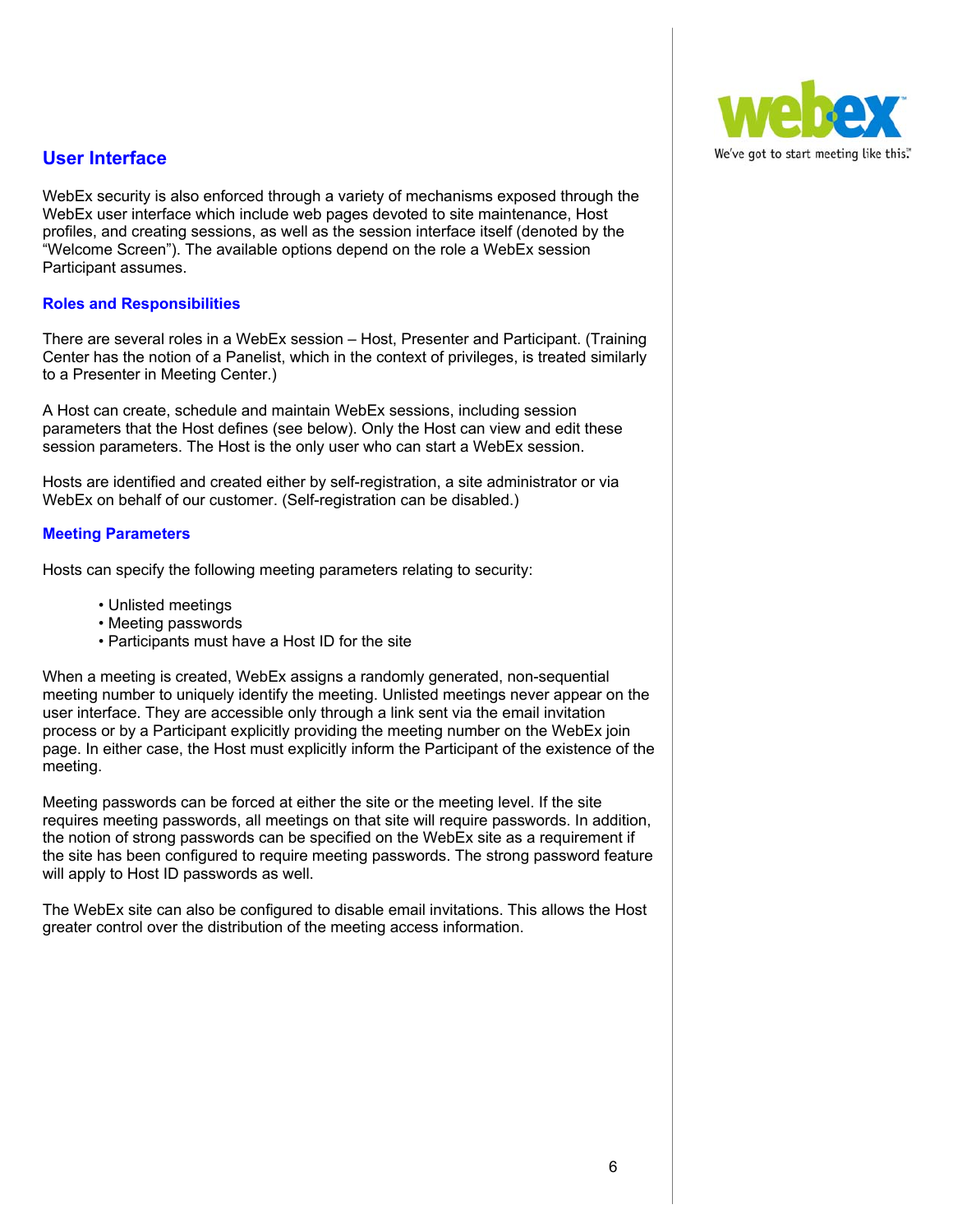#### **Host, Presenter and Participant Privileges**

Only a Host can start a WebEx meeting. Each Host is required to log on to the WebEx site with a Host ID and password. Once the Host is authenticated on the site, the Host can start a WebEx meeting. The Host has the first level of control in the meeting and is made the initial Presenter. He or she can grant or revoke Host or Presenter permissions at any time to any Participant in the meeting. The Host can also terminate the session for all Participants at any time.

Additionally, the Host can expel any meeting Participant for any reason and can prevent subsequent meeting access from any potential Participant by "locking down" the meeting.

The Presenter is the WebEx session Participant who has the capability to share data. The Presenter determines what is shared in a WebEx session and the level of access that the Participants will have during a WebEx session by setting Participant privileges.

A special case is where the Presenter may also grant permissions for individual Participants while an Application/Desktop sharing session is under way. One such permission is the ability for a Presenter to grant a Participant the ability to remotely control the Presenter's shared application or desktop. This is the WebEx remote control capability. At any point during such a session the Presenter can immediately revoke the Participant's remote control privileges. This allows granular control over what can occur during a remote control session. The key point here is that the Presenter must specifically identify a Participant, allow that Participant to remote control his or her application or desktop, and is able to immediately relinquish this capability if required.

A Participant within the WebEx session can view the data that is being shared by the Presenter and, using remote control with the Presenter's permission, manipulate a shared application. The Presenter controls the permission levels that Participants have when interacting with the shared data.

#### **Site Administration Configuration**

WebEx Site Administration permits customization of the configuration of a WebEx site to disable some of the core functions available within a session. For example, the Presenter's ability to Share Desktop can be disabled on a per site basis. The Share Desktop feature in the WebEx Service Manager software user interface would be disabled for any sessions that are started from that site and the Presenter would be unable to share their desktop with other Participants in the session. Other related features of Site Administration Configuration include:

- Require login before site access
- Require approval of "Forgot Password?" request
- All meetings must be unlisted
- Require participant email address
- Require strict password for new user accounts
- All meetings must have a password



#### **Summary of Host responsibilities:**

- Start/Schedule WebEx meetings
- Grant/Revoke Presenter privileges
- Grant/Revoke Host privileges
- Terminate application sharing session for all Participants in the meeting
- Expel Participants
- Restrict access to the meeting
- Terminate WebEx meetings
- Mute/Un-Mute individuals using the integrated teleconference

#### **The following security capabilities are available to the Presenter:**

- View the list of Participants in the session
- Enable Participants to save or print presentations or documents shared in the session
- Enable Participants to switch pages in a presentation or document share
- Enable Participants to annotate on session content
- Enable Participants to send text messages to other Participants, the Presenter (or both)
- Enable Participants to record the session
- Ability to grant temporary control of a shared application to specific Participants
- Temporarily freeze an application share, preventing the Participants from viewing the shared content, in order to allow the Presenter private and secure access to sensitive portions of the application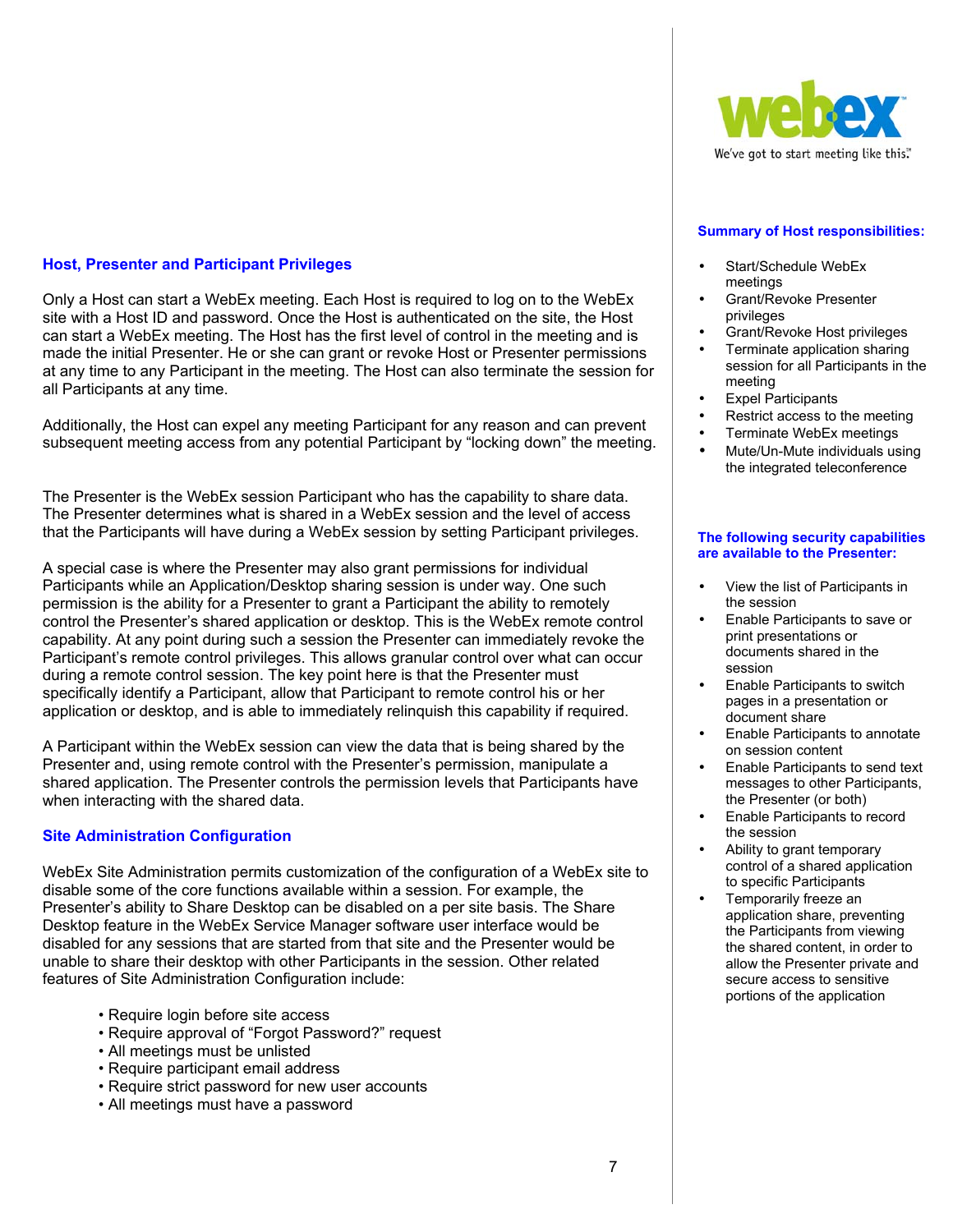

# **Architecture**

WebEx uniquely deploys a globally distributed network of high-speed switches. With this architecture, session data originating from the Presenter's machine and arriving at the Participants' machines is switched – never stored -- through the WebEx MediaTone Network. No session data is stored on the WebEx cluster; WebEx sessions are completely transient.

It is useful to compare the WebEx switching network with the telephone system, where voice is carried across the PSTN in a sophisticated, switched manner. From a security standpoint, this architecture has an advantage in that there is no persistent storage of any session data within the WebEx infrastructure. There is no need to upload content to the WebEx Services cluster; dynamic session content displayed during a WebEx session originates only from the Presenter's machine; Participants see only representations of this data. At the conclusion of a session, all such representations dissipate – similar to what happens when a voice telephone call terminates. Like the phone system all that remains of a WebEx "data call" is ancillary information like billing records, not a record of the conversation itself.

WebEx has invested much time and energy into developing and deploying a secure environment for our services. WebEx employs state of the art firewalls, network monitoring, and intrusion detection tools. Production servers undergo a hardening process prior to deployment. Strict change management is employed and additional policies and procedures are enforced. To further ensure adherence to best practices with respect to data security, WebEx retains third parties to regularly perform security audits and conduct vulnerability threat assessments.

## **SSL Encryption**

In addition to all the safeguards discussed herein, for utmost security, WebEx provides the option of securing all session content with 128-bit encryption using Secure Sockets Layer (SSL), which is the most widely used Internet standard for securing sensitive data communications. With SSL, WebEx encrypts all data within a WebEx Service cluster, including the WebEx session data. This will prevent third parties from accessing any data in transit.

## **Facilities Security**

WebEx session services are provided through points of presence (POPs) in various geographic locations, including the San Jose and Denver-based Data Centers. The facilities have on duty personnel, 24 hours a day and seven days a week. To gain access to any facility, one must first be on the approved access list and then be authenticated by additional security controls.

#### **Security Personnel**

WebEx has a dedicated security department. Security personnel receive regular training in all aspects of enterprise security. WebEx spends a significant amount of time receiving training from vendors and industry experts to keep current in this rapidly changing environment.